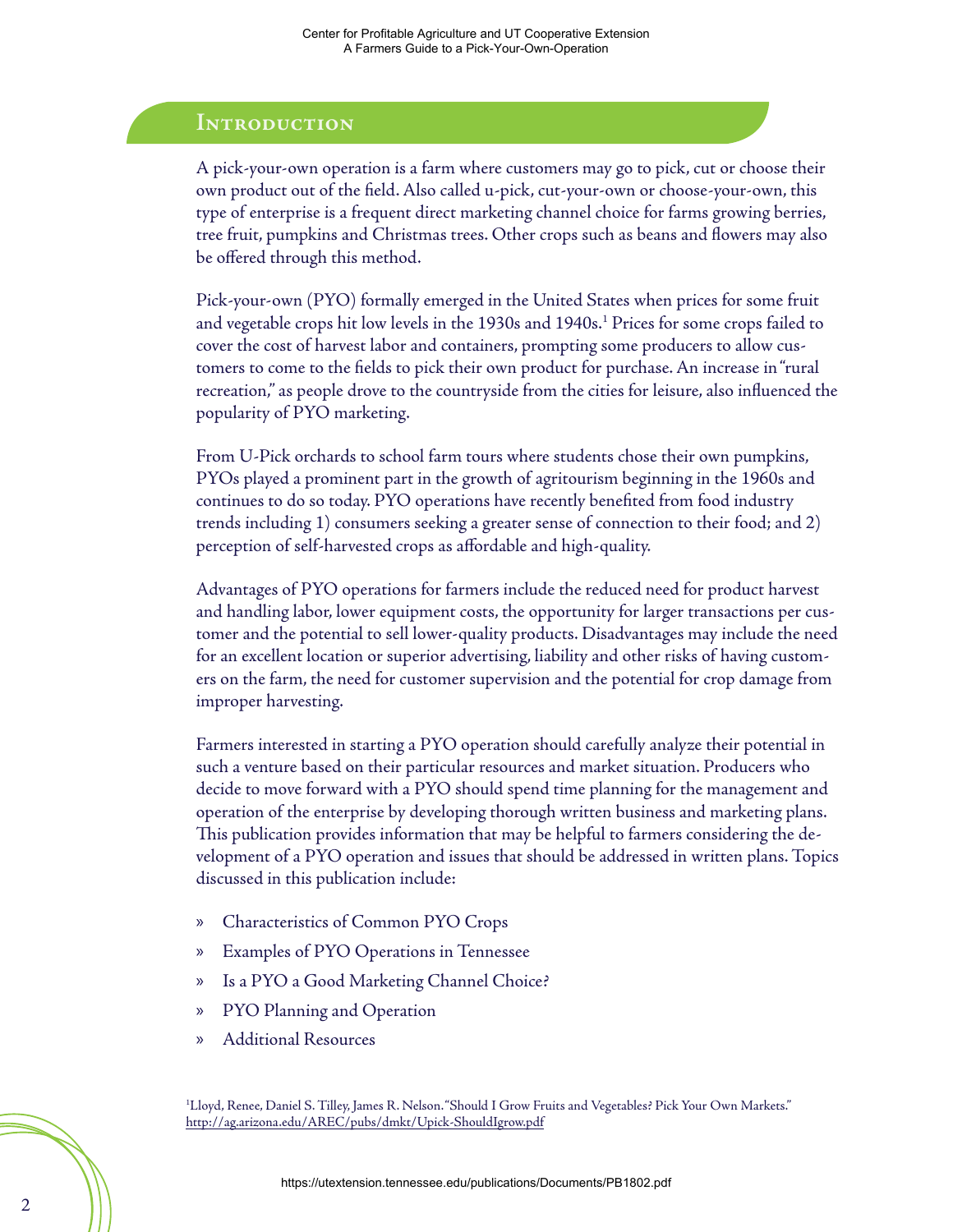## **PYO Planning and Operation**

If producers determine a PYO may be a potentially successful marketing channel for them, it is important that they develop a thorough plan for how to operate the venture. Planning and operating a PYO is not a simple task, as multiple aspects must be considered. When planning for a PYO, producers should remember to take into account what is reasonable to accomplish based on the resources available and the needs and expectations of potential customers.

Farmers planning to market through a PYO should consider:

- » Complementary products, attractions or market channels
- » Operation layout/design
- » Production planning
- » Parking and customer flow
- » Product packaging and transport
- » Additional customer comfort considerations
- » Hours/days of operation
- » Labor needs and employee training
- » Liability and risk management
- » Food safety for edible PYO products
- » Pricing
- » Payment options
- » Promotion
- » Communicating with and supervising customers on the farm
- » Addressing theft
- » Evaluating the PYO experience

#### **Complementary Products, Attractions or Market Channels**

PYO marketing may provide a foundation for potential business growth and expansion. Producers may consider adding new crops to extend the time of year when the operation is open or offer pre-picked or complementary products or services in an on-farm retail market. Listening to customer or staff recommendations will often give producers ideas on what to consider adding to the farm.

PYO operations often have an on-farm retail market with some pre-picked product for sale for customers who do not have the time, ability or desire to pick their own product. Value-added products, such as jams and other preserves, are methods to utilize surplus or lower-quality fruit and add products to the mix in the retail market. Complementary products such as pumpkin carving kits, Christmas tree stands or additional decorations such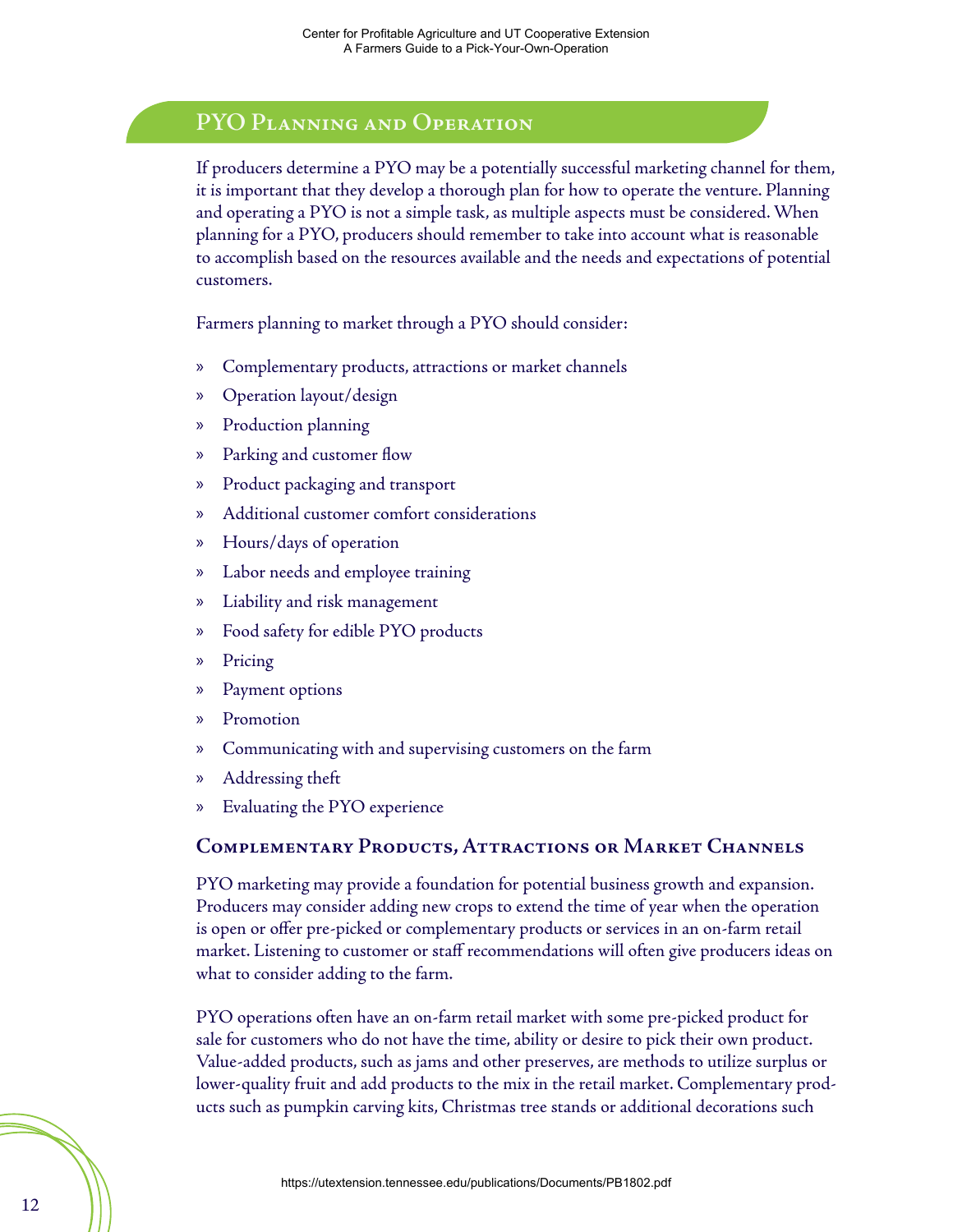as straw bales or tree ornaments may also increase sales. A PYO pumpkin operation may consider adding apples to start the season earlier or Christmas trees to extend the season.

School tours are also conducted at many PYO farms. Pumpkin farms, fruit farms and Christmas tree farms are all popular school tour destinations. Producers will need to consider their availability during the school day, how to address potential liability concerns, and consider how tours might affect their existing business both positively and negatively. School tours may be helpful in promoting the PYO operation as well. Producers could send information with teachers to give students to take home.

Adding complementary products and services may involve additional regulations. For example, producers with concession stands selling products other than pre-packaged items will need to work with their local county health department to meet food service requirements and obtain a food service permit. Farmers making value-added food products such as jams and jellies or baked goods for off-site consumption will need to work with the Tennessee Department of Agriculture, Regulatory Services, Food and Dairy staff to obtain the appropriate food manufacturing certification, inspection and/or permit. Sales of products other than those raised and sold by the farmer may require the operator to collect and remit sales tax.

### **Operation Layout/Design**

The layout or design of the operation can greatly enhance or detract from a PYO experience for both the customer and the operator. An effective layout will decrease confusion and frustration. It will also enhance the experience of customers with the ambiance and cleanliness of the operation.

Factors that producers should consider in laying out the design of the operation may include:

- » Types and number of expected vehicles entering and exiting the operation
- » Number of expected customers and characteristics that may impact operation and facility design
- » Adequate space and effective flow of vehicle and pedestrian traffic in the parking lot
- » Flow of customers among parking lot, customer check-in, picking containers, fields, retail sales area, checkout, etc.
- » Distance from parking lot to customer check-in and farthest picking areas
- » Placement of restroom facilities
- » Placement of concession facilities
- » Farm traffic flow such as hayrides or other vehicles carrying customers to and from the fields or other areas of the farm, vehicles transporting product or conducting other farm facilities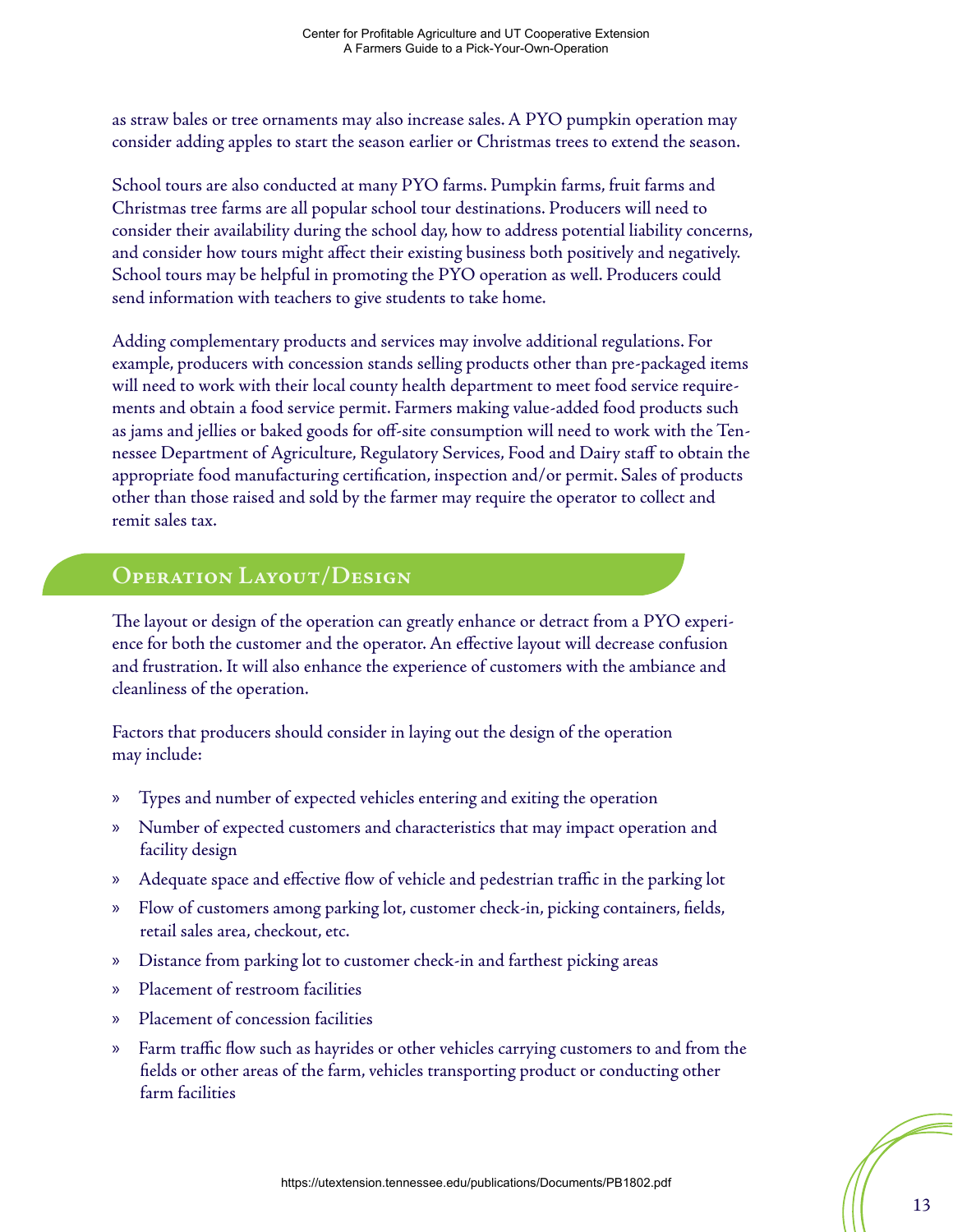- » Areas where customers should not go such as farm equipment or supply storage areas and places where other safety concerns may exist
- » Other activities on the farm such as agricultural production or agritourism activities
- » Plans for future expansion

#### **Production Planning**

Whether Christmas trees or berries, pick-your-own crops typically involve long-term establishment periods. Since a perennial crop's location is difficult to change after planting, careful planning and site preparation can help manage headaches later.

Sites for annual or biennial crops, such as pumpkins and strawberries, are more easily adjusted. These two crops also work well

## **Lessons from a Tennessee PYO Operator – Production Planning**

One tip offered by PYO operators is to plant early-maturing varieties in places that are natural first stops for customers. While directions from staff, signs and roping off areas not yet to be picked help, customers may still be tempted to pick the first fruit they see.

David Webb learned this when he planted his first blueberries on a hillside. He planted earliermaturing varieties, Duke, Sierra and Toro, at the top. He planted later-maturing varieties, Nelson and Bluecrop, at the bottom. Pickers heading up the hill are tempted to pick the varieties beginning to mature instead of picking the earliermaturing varieties at the top. "But I should have planted the earlier-ripening varieties at the bottom of the hill," says Webb. "It's hard to tell customers to go around and up to the top."

together. Some PYO operators have found that planting pumpkins after strawberry harvest helps create a more constant PYO customer pattern on their farm for a given year.

Producers should always keep the customer perception and experience in mind when planning their PYO enterprise. Extra time or some minor inconveniences taken during planting and site preparation may help a producer more easily manage crowds of customers later.

#### **Parking and Customer Flow**

Parking and customer flow require careful consideration. Parking areas should be clearly marked, and directional signs should be used to guide customers to the proper parking areas. After parking, clearly marked paths should help keep consumers out of incoming traffic. Many PYO farms offer transportation (in golf carts, wagons, etc.) to and from parking or customer check-in areas and fields.

Check-in stations may be used when PYO customers arrive at the farm. At check-in, customers receive containers and instructions on pricing and picking. This may be a single location or, particularly on larger farms, customers may be able to check in at numerous locations. The check-in also gives farm personnel an opportunity to direct consumers to the appropriate PYO location.